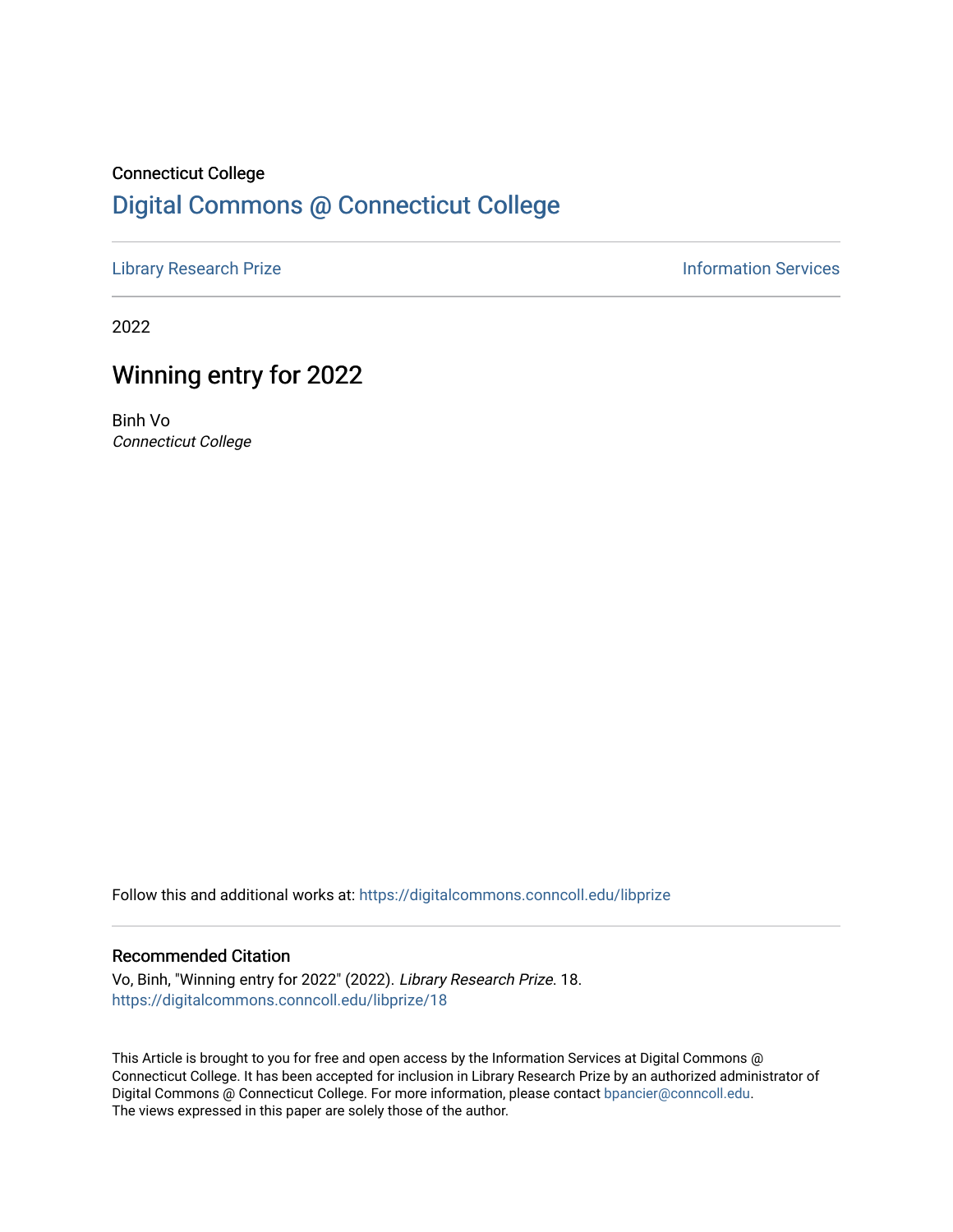## **CODE**

## **Name**

Binh Vo

# **Title of Paper**

CRISPR-CAS9 SYSTEM IN VITRO AND DNA MODIFICATIONS USING HOMOLOGY-DIRECTED REPAIR MECHANISM

## **Class Year**

Sophomore

# **Date Research Undertaken**

Spring 2021

# **Citation Style Used**

Chicago  $17<sup>th</sup>$  edition

# **Affiliated Course**

Biology Department (BIO 209)

# **Faculty Name**

Professor Deborah Eastman

# **Student Major**

ACS Biochemistry major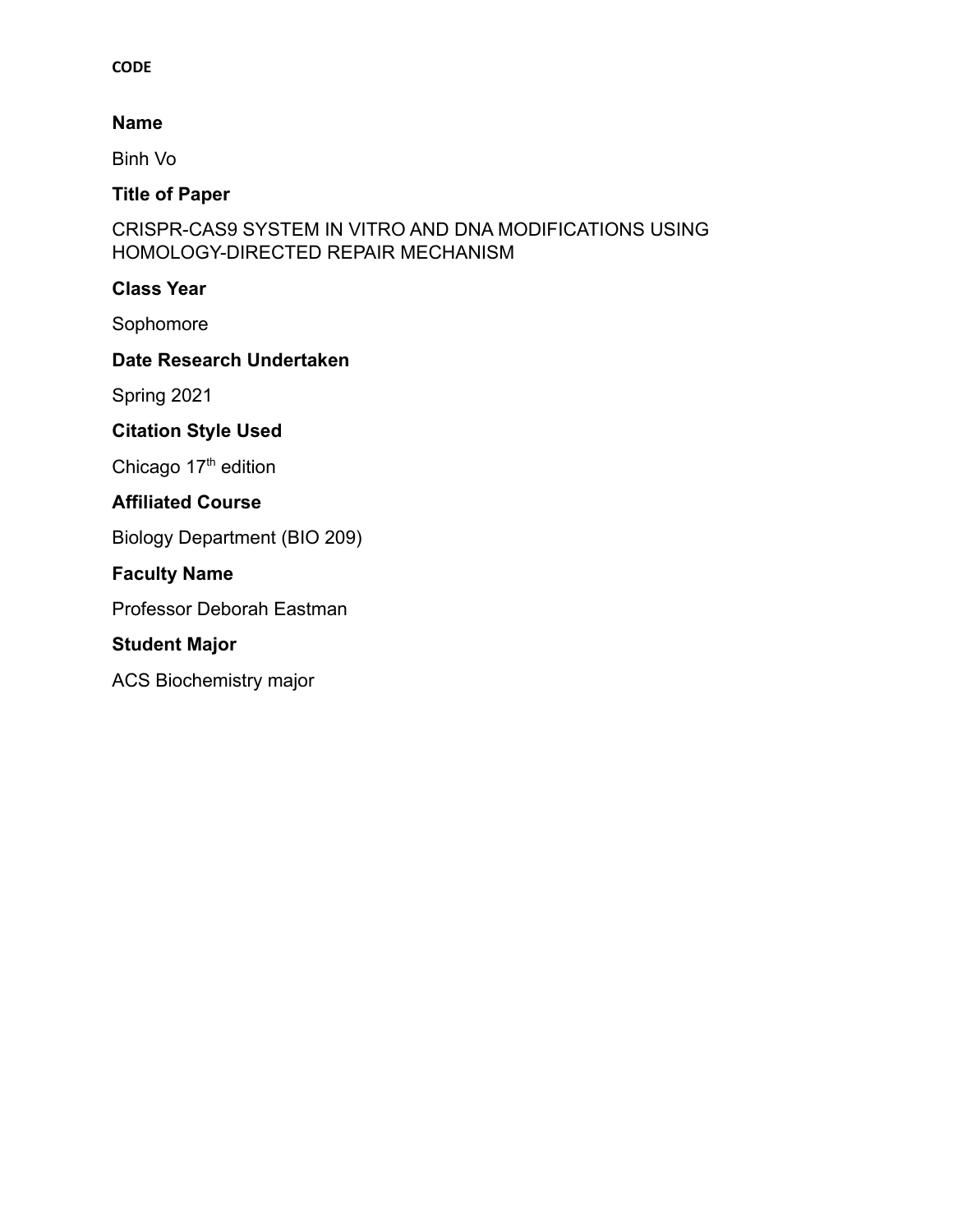## **Narrative Questions**

**1. Describe how you came to choose your topic, specifically noting any pre-research that you did. What sources did you use in this pre-research? To what extent did you consult with librarians, faculty, or others? How did this pre-research lead you to your topic?**

I have always been a curious Biochemistry student who wants to work in the pharmaceutical and healthcare-related fields. Therefore, I spend time exploring discoveries in these fields to cultivate my knowledge and prepare myself as a Ph.D. candidate after graduation. In several introductory biology courses, mutation-based diseases appear to be one of the most complicated and almost-impossible-to treat illnesses. Therefore, I shifted my attention from global infections to mutation diseases due to genetic disorders. I was fortunate to be in the Intro to Biological Inquiry class of Professor Martha Grossel, which prepared me with knowledge of genetics. However, since I craved hands-on research in gene editing, this course could not satisfy my needs. 2 years ago, I came across an article from Nature called "Pioneers of revolutionary CRISPR gene editing win chemistry Nobel", which presents the ground-breaking discovery by Emmanuelle Charpentier and Jennifer Doudna on the CRISPR-Cas9 gene-editing system (Ledford and Callaway 2020, 346–47). The ability to replace damaged genes with healthy genes and correct mutation was so fascinating that I could not stop reading. I talked to Professor Deborah Eastman about my interest in researching the gene-editing mechanism, for which there are three nucleases TALENs, CRISPR/Cas9, and ZFNs (Li et al. 2020, 1). She advised me to read some review articles to understand their pros and cons before choosing the right one for me. Since the Nature article impressed me deeply, it inspired me to do research in the CRISPR-Cas9 gene-editing system. However, since this system has been used on a variety of animal models, including mouses, rats, and even humans (Wu et al. 2013, 659–62), I struggled with finding my research subject. I asked Professor Deborah Eastman for advice, and she recommended I research the effect of CRISPR-Cas9 on the alteration of the lacZ gene in Escherichia coli. I started by watching the "Gene Editing Mechanism of CRISPR-Cas9" from the Wyss Institute of Harvard University, which gave the visualization of how gene modification works. Then, I commenced my preliminary research by reading several articles from Science Direct, PubMed, Scopus, etc, which were recommended by Professor Sardha Suriyapperuma. Since this was pre-research, I searched for articles using very general terms, such as "gene-editing mechanism," "genome modification," "lacZ gene alteration," etc. She also advised me to read more review articles on gene drive technology and DNA repair mechanism to get the big picture of how my research can be. I also seek help from the two passionate librarians, Andrew Lopez and Lori Looney, to help with my pre-research. They provided me with tips on how to get the best out of One Search and also introduced me to several scientific databases, including Academic One File and PubMed Central. After doing the pre-research, I drew a brainstorming diagram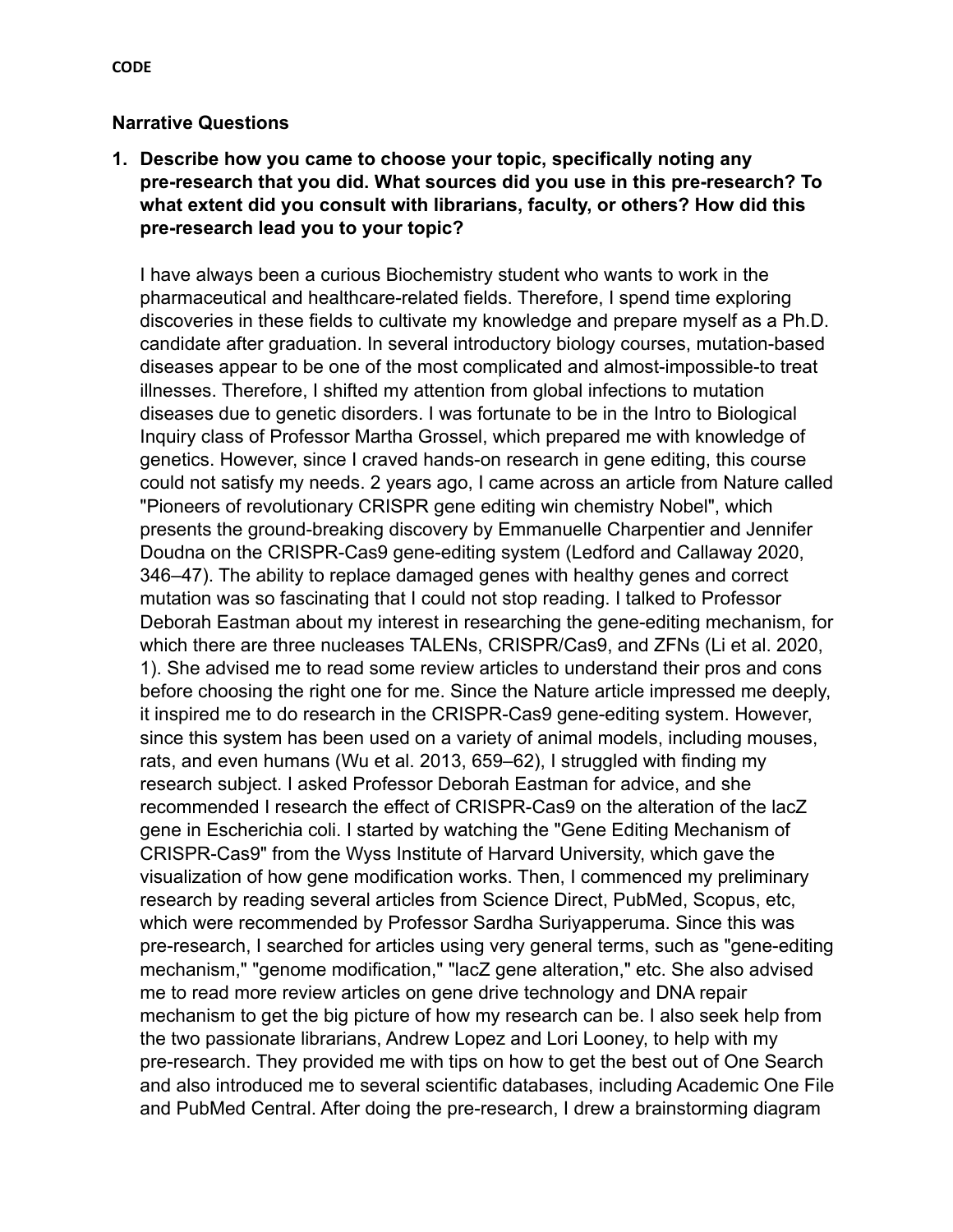to connect all the pieces and finalized my research. By reading different experimental designs and confirming tests in several journal articles, I concluded that I would evaluate the success of lacZ gene alteration based on the color of colonies and perform PCR as well as gel electrophoresis to confirm my results.

References: Ledford, H., and E. Callaway. 2020. "Pioneers of Revolutionary CRISPR Gene Editing Win Chemistry Nobel," Nature 586, 586 (7829): 346–47. https://doi.org/10.1038/d41586-020-02765-9. Li, Hongyi, Yang Yang, Weiqi Hong, Mengyuan Huang, Min Wu, and Xia Zhao. 2020. "Applications of Genome Editing Technology in the Targeted Therapy of Human Diseases: Mechanisms, Advances and Prospects." Signal Transduction and Targeted Therapy 5 (1): 1. https://doi.org/10.1038/s41392-019-0089-y. Wu, Yuxuan, Dan Liang, Yinghua Wang, Meizhu Bai, Wei Tang, Shiming Bao, Zhiqiang Yan, Dangsheng Li, and Jinsong Li. 2013. "Correction of a Genetic Disease in Mouse Via use of CRISPR-Cas9." Cell Stem Cell 13 (6): 659-662. https://doi.org/10.1016/j.stem.2013.10.016

**2. Describe your process of finding information for your project. Note specifically the tools you used to undertake your research, as well as the specific search strategies you used within these tools. (Note: "Ebsco," being an umbrella vendor, is not a specific enough response when identifying tools; listing the "library database" is also an unacceptably vague answer. Specific tools include JSTOR, America: History & Life, Web of Science, etc., along with OneSearch, the new library system.)**

I was fortunate to attend a session on citations, bibliographies, and research resources in Shain Library, where I was introduced to One Search, in my FYS-119K: Virtual Realities in Japan. Besides searching for general key terms, such as "gene drive technology," "genome-editing mechanisms" in One Search, Professor Deborah Eastman recommended that I should use more specific terms if I want results closer to my expectations. Therefore, I changed my strategy to searching using specific terms such as "RNA-guided CRISPR-Cas9," "lacZ gene alteration," "DNA breakage," to write a better background section. She also advised me to read review articles, which provide a general understanding and cite the original articles as evidence. This worked as a very effective resource for my research. After the preliminary research, I narrowed down my reading to the CRISPR-Cas9 system and the use of RNA and donor template DNA to design the experimental procedures. Since I was new to research, I wanted to look for examples in reliable scientific journal articles on PubMed and Science Direct to get an idea of the experimental setup. This time, I focused heavily on the Materials and Methods section to start designing the experiment. Since my subject was Escherichia coli, I tried to look for experiments that were done on either Escherichia coli or Streptococcus Pyogenes (a very similar species to E.coli) first. Once I obtained enough information on the experimental methods and achieved certain results, I needed evidence from credible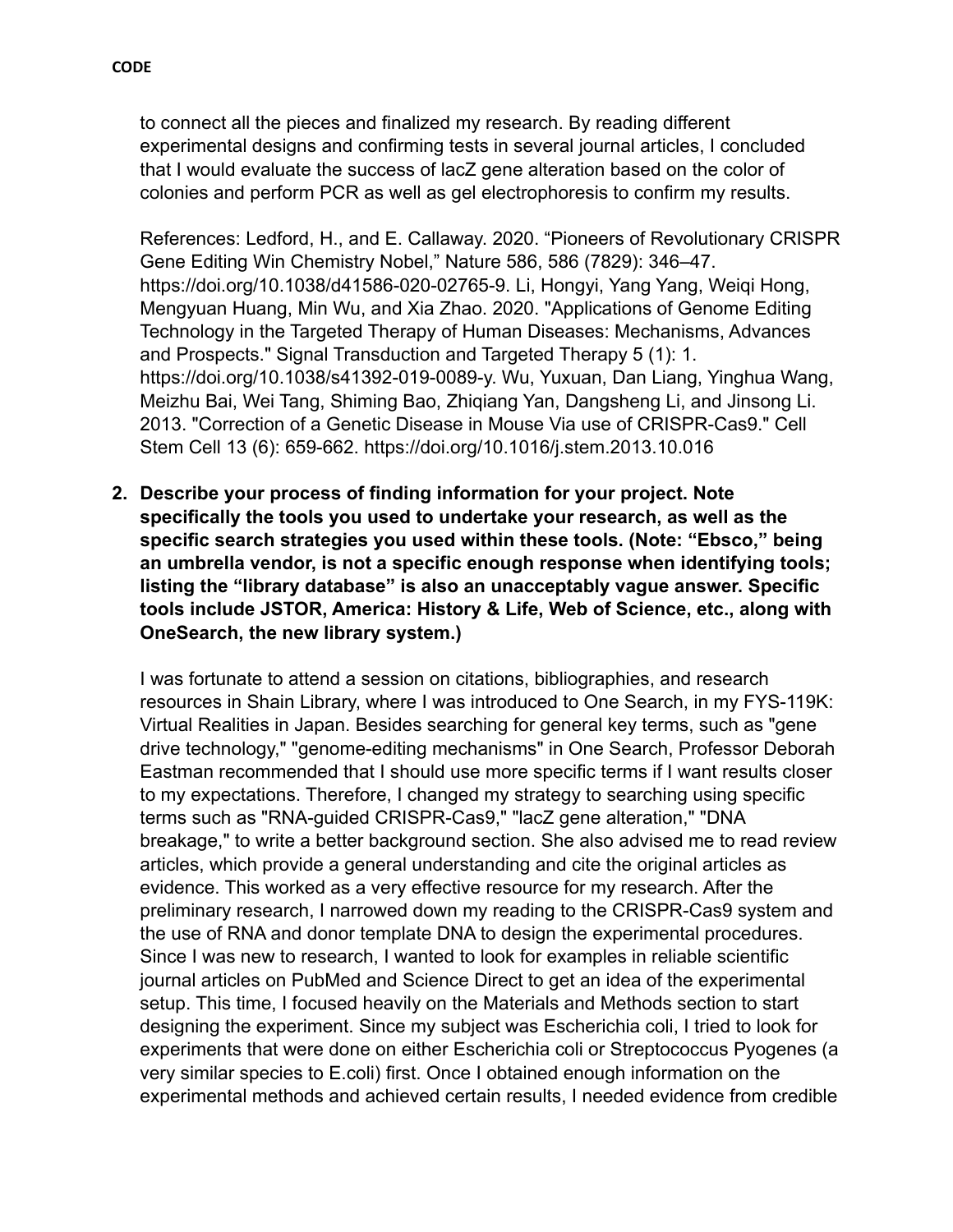journals to back them up and cross-check. In this stage, I expanded my search to other experimental designs as well to see if they still had the same results like mine and referred to them in my Results and Discussion section. I also took advantage of the helpful library service by visiting the Reference Desk. I asked librarian Andrew Lopez for some advice on the databases I should use since using a credible scientific database would ensure the reliability of the articles. He advised me to use PubMed, Science Direct, and Nature, all of which contributed largely to my reference sources. He also showed me how to select specific types of articles, such as peer-reviewed articles and review articles, on PubMed and Science Direct. Librarian Lori Looney showed me how to save all of the articles in Refworks and keep them in a separate folder. I am very grateful for their help in my citations and bibliographies as well since without them, I would not know about alphabetical rearrangements of references and proper citation formats. In addition to that, I went to Professor Sardha Suriyapperuma's office hours to seek more advice. She informed me that PubMed Central provides free access to scientific articles, which helped me substantially when finding the resources. I mainly used PubMed, PubMed Central, Nature, and Science Direct since they not only offer reliable scientific articles, but most of their journal articles are free and up-to-date.

# **3. Describe your process of evaluating the resources you found. How did you make decisions about which resources you would use, and which you wouldn't? What kinds of questions did you ask yourself about resources in order to determine whether they were worthy of inclusion?**

After having read several journal articles, I was overwhelmed by loads of information. Therefore, I calmed myself by writing an outline of what I planned to do and compared it to what I found. There were times when the research I found matched my interest, but it was done on another species (i.e humans) while I wanted to research on CRISPR-Cas9 effect on Escherichia coli, which are substantially different species. Therefore, the background and discussion sections of that article were the only parts I looked at. Since Professor Deborah Eastman strongly required journal articles that supported my results for cross-checking, I limited my findings from CRISPR-Cas9 use in general to CRISPR-Cas9 use in Escherichia coli or Streptococcus pyogenes (a similar species) and referred to their Materials and Method and the Results and Discussion sections only. The DNA modification does not only include the alteration of the lacZ gene but it also requires confirmation if the gene changing was a success. Therefore, I focused on reading the Results and Discussion section more to see the similarities and differences between my results and theirs. I always ask myself: What do I want to prove to the scientific community? What is my hypothesis? What evidence do I need to back it up? Since I hypothesized that the lacZ gene could be successfully edited by CRISPR-Cas9 using sgRNA and HDR, I only read the journal articles that not only used the CRISPR-Cas9 system but also utilized HDR instead of NHEJ to match with my research. Using the term "Gene Drive Technology" when searching for journal and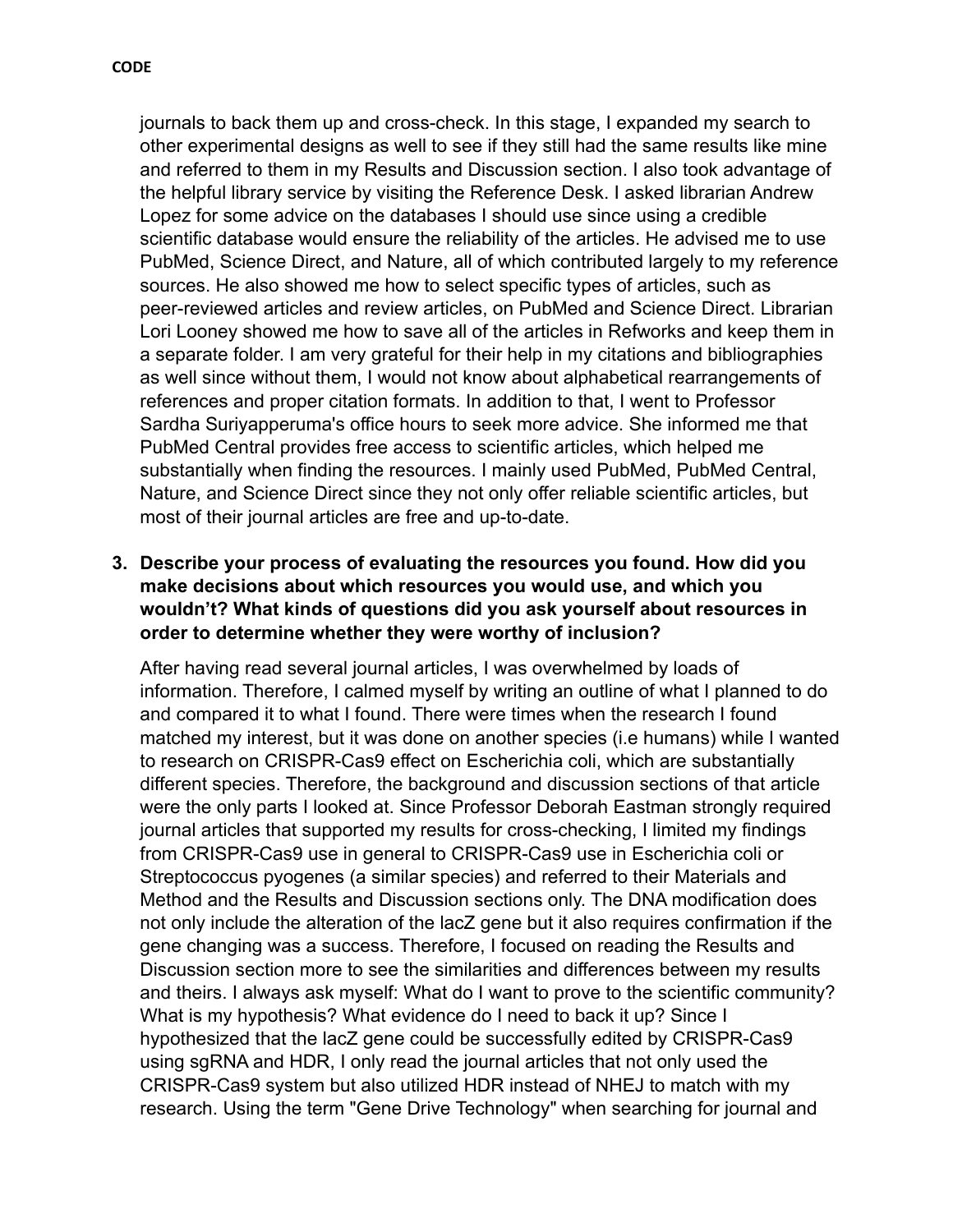review articles might be too ambitious because of the four available nucleases used for this mechanism, so I limited my reading to RNA-guided CRISPR-Cas9 mechanism only to save time. Since I already used credible resources from the Shain Library, my professors, and well-known scientific databases, I did not have to judge the credibility of the journals. Instead, I would evaluate their usefulness to my research based on some criteria. How similar their experimental design is to my procedure? It would be even better if they had a different experimental procedure but still matched up with my results. Therefore, I would also look at papers that researched the same topic but in different set-ups and achieved the same results as I did as excellent evidence for my research paper. For example, according to Jiang et al. (2013, 233–39), whose research subjects were Escherichia coli and Streptococcus pyogenes, the CRISPR-Cas9 provided efficient gene editing using crRNA and the donor template DNA. Even though they used a complex of dual-RNA: Cas9, which is different from my complex of sgRNA: Cas9, my results were still comparable to them in terms of the general concept. I also talked to Professor Emily Tarsis and Professor Jacob Stewart on ways to find the most effective resource. Their advice for me was that I can evaluate the usefulness of the articles based on the abstract, which gives an overview of what the article was about, and the Results and Discussion section, which provides the outcomes of the research and the analysis. Thanks to these valuable resources, I am confident that I can work on my honors thesis in my senior year and design my experimental procedure.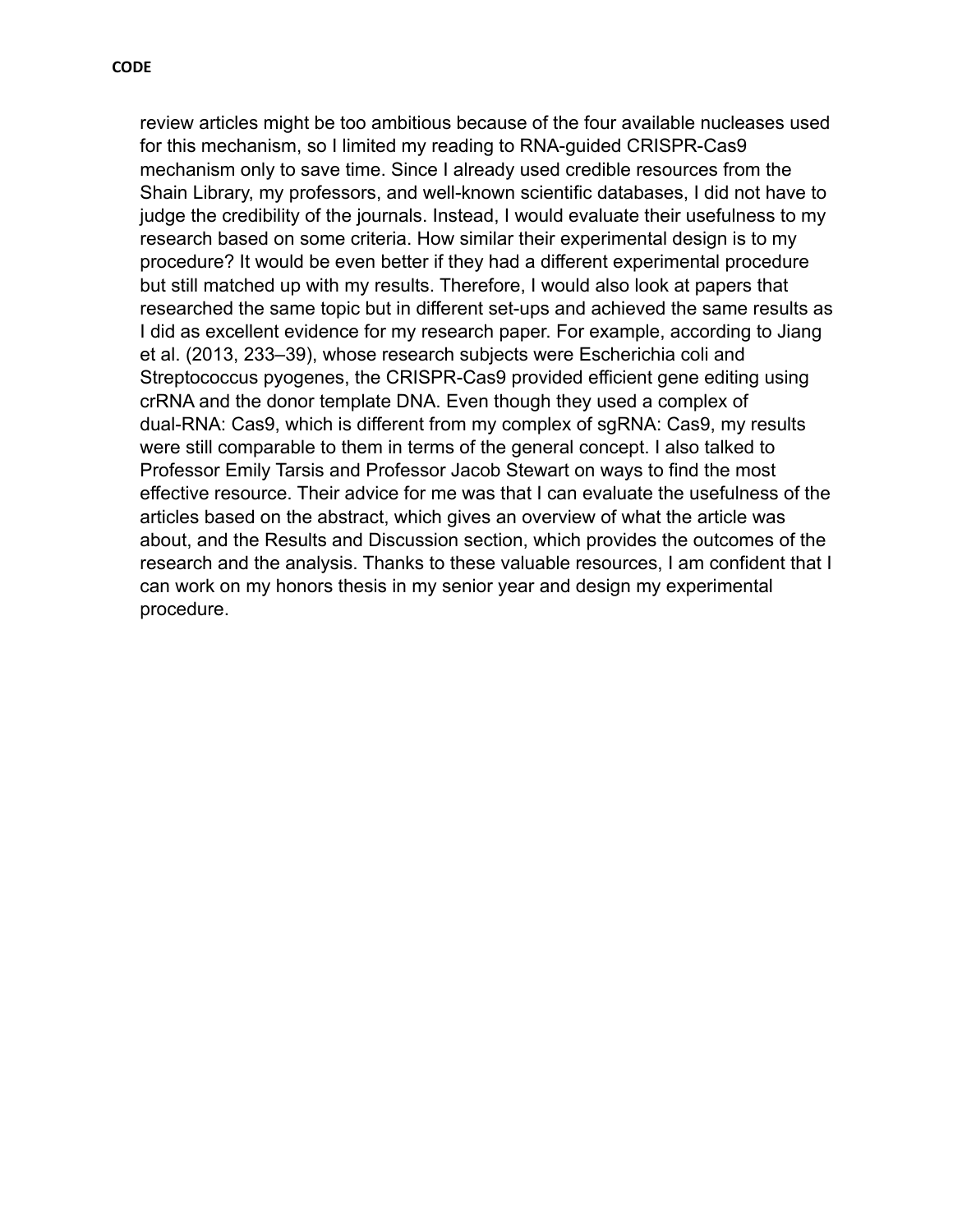# **CRISPR-CAS9 SYSTEM** *IN VITRO* **AND DNA MODIFICATIONS USING HOMOLOGY-DIRECTED REPAIR MECHANISM**

#### **By Binh Vo**

#### **Abstract**

The CRISPR-Cas9 system is one of the brightest candidates in genome editing in several species (Wu et al. 2013, 659–62). The purpose of this study is to research the possibility of the *lacZ* gene alteration using CRISPR-Cas9 in *Escherichia coli* and test the precision of the DNA modification. It is possible to decide if the *lacZ* gene was altered based on the color of the colonies formed as a result. However, to ensure the success of the DNA modification, multiplex PCR was used. The yielded amplicons from the PCR test can be visualized using gel electrophoresis. The results showed that the overall study was a success with some complications. The *lacZ* gene was successfully edited in most samples with the donor template DNA; however, the study presented some limitations during the procedure.

#### **I. Introduction**

It has never been thought that humans can genetically engineer organisms and biological systems to correct unwanted mutations. It was not until the first genetic modifications in mice and yeast in the 1970s and 1980s that the scientific community started to believe in this incredible ability (Carroll 2017, 653–59). This fascinating breakthrough opens the door for the gene-editing mechanism and allows scientists to exceed the limitation of clinical interference on the human body. Scientific advancement has never stopped growing, giving hopes to invent such gene alteration technology that satisfies two criteria: simplicity and efficiency. The CRISPR-Cas9 system stands out as one of the best tools via the gene-editing mechanism (Xia et al. 2018, 699–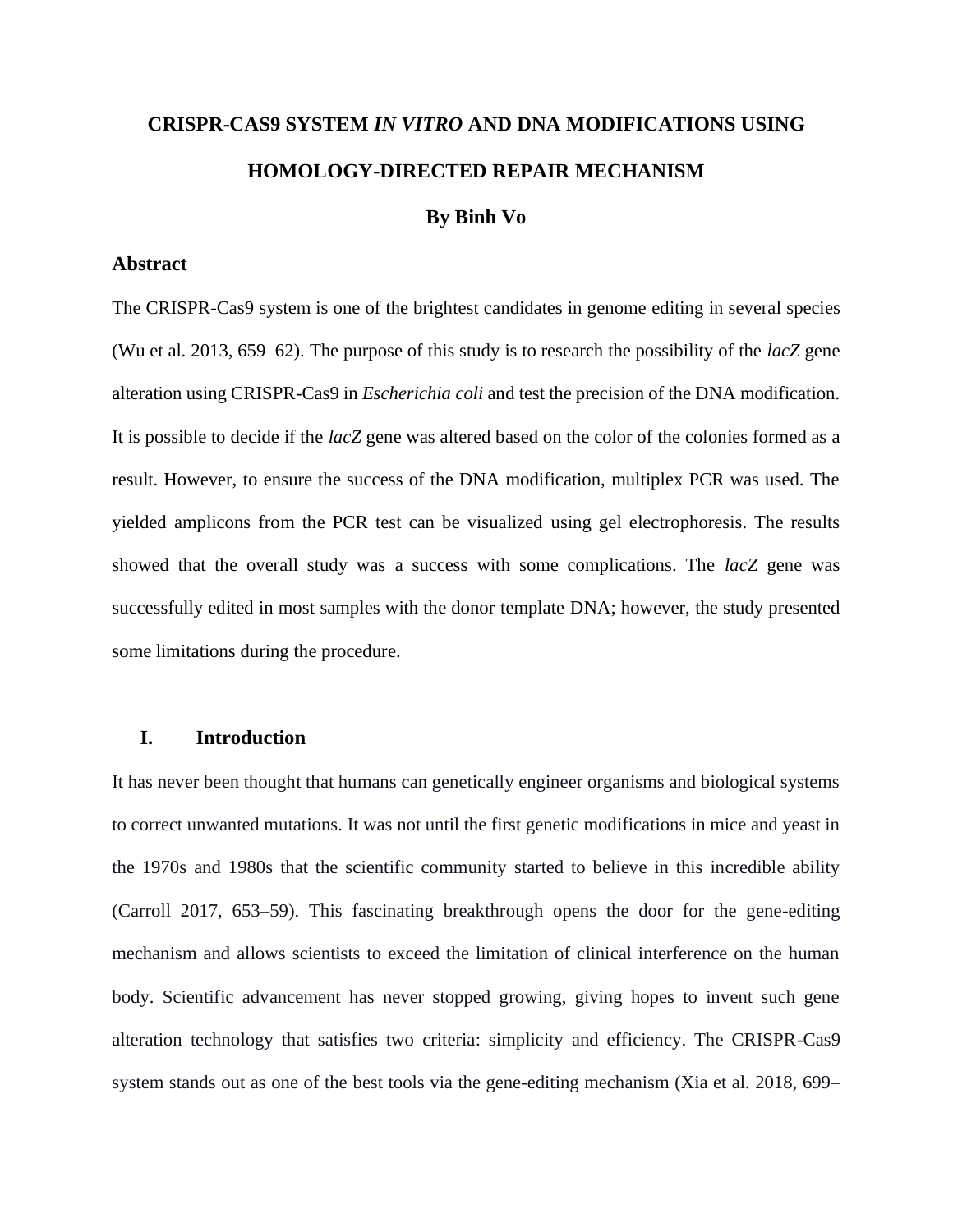709) due to its high specificity and convenience. Recent studies show that the CRISPR-Cas9 can correct unwanted mutations leading to severe diseases, such as sickle cell anemia (Demirci et al. 2019, 37–52) and cystic fibrosis (Marangi and Pistritto 2018, 396). There is also evidence of how CRISPR-Cas9 contributes to the research of enhancing the efficacy of cancer therapeutic drugs (Behan et al. 2019, 511+).

This study was conducted to test the practicality of the CRISPR-Cas9 system *in vitro* and observe the DNA modifications. Generally, it can serve as one of the contributors to the knowledge of CRISPR-Cas9 and its clinical applications. In this study, *Escherichia coli* utilized the CRISPR-Cas9 system to alter the *lacZ* gene, which is responsible for the coding of the enzyme βgalactosidase (β-gal). The *lacZ* gene is a constituent of the lac operon, a group of genes that enable the bacteria to consume lactose. As a site for DNA insertion, the *lacZ* gene allows the bacterial colony to have color as a result of the reaction between β-gal and X-gal (Juers, Matthews, and Huber 2012, 1792–1807), signaling the completion of lacZ editing. This CRISPR-based method involves Cas9 endonuclease, which cuts the genomic DNA at the targeted sites. The sgRNA directed the CRISPR-associated Cas9 endonuclease to the desired DNA region recognized by the protospacer-adjacent motif (PAM) sequence (Costa et al. 2004; Jiang et al. 2013, 233–39). After the cut, the DNA suffers from a double-stranded break, which requires either homology-directed repair (HDR) or nonhomologous end-joining (NHEJ) to repair (Ran et al. 2013, 2281–2308). It is hypothesized that the *lacZ* gene can be successfully edited using the CRISPR-Cas9 system with donor template DNA, sgRNA via the HDR mechanism.

#### **II. Materials and Methods**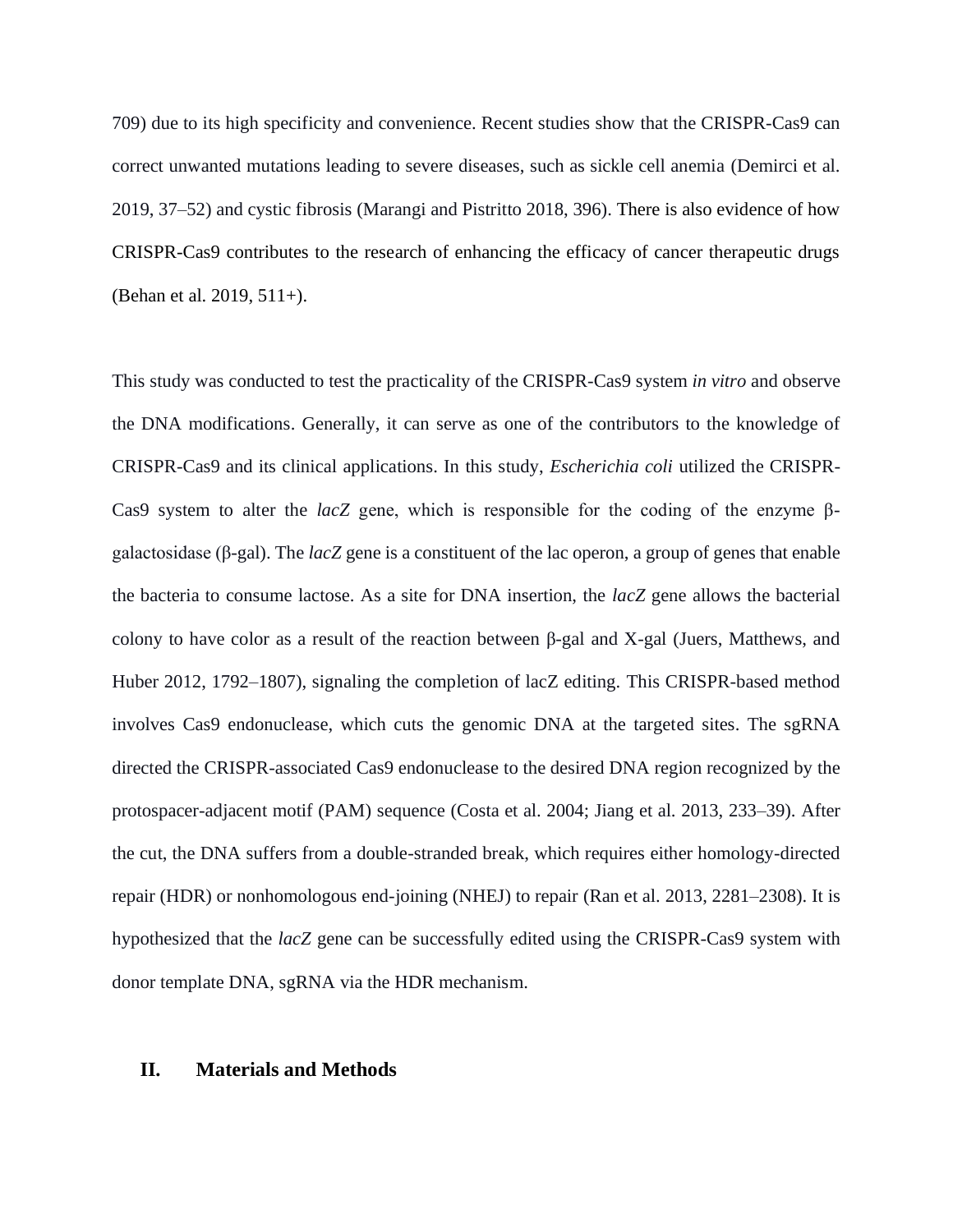#### **Bacterial Strain**

In this study, the *lacZ* gene of *Escherichia coli* served as the target mutated by the CRISPR-Cas9 system. The bacterial strain utilized in the experiments was *E. coli* HB101-pBRKan, which possesses a functional *lacZ* gene in its natural formation. For the purpose of this study, this strain had undergone engineering modifications to express Cas9 and had had a plasmid containing antibiotic-resistance genes. The plasmid served as a means for introducing sgRNA and donor template DNA. For safety purposes, the bacteria were modified to disable the NHEJ performance.

#### **Designing sgRNA and donor template DNA**

The sgRNA includes a 20-nucleotide protospacer in the given *lacZ* gene followed by a PAM sequence (5'-NGG, where N can be any nucleotide of interest). The protospacer was then pasted to the tracer sequence to complete the sgRNA.

The donor template DNA had a length of 40 base pairs, including the deleted bases for a frameshift mutation to the *lacZ* gene. Two homology arms of 15 base pairs, 5' and 3' homology arms, were obtained to frame the *lacZ* sequence. The sequence for insertion was 10 base pairs long with deleted bases.

#### **Editing the** *lacZ* **gene with the sgRNA and the donor template DNA**

The samples of this experiment obtained the colonies from the two starter plates, IPTG/X-gal and IPTG/X-gal/ARA. Arabinose was added to activate the HDR mechanism and edit the *lacZ* gene. Half of the samples had pLZDonorGuide plasmids, which provide the sgRNA and donor template DNA for HDR mechanism activation and *lacZ* gene transformation. The other half received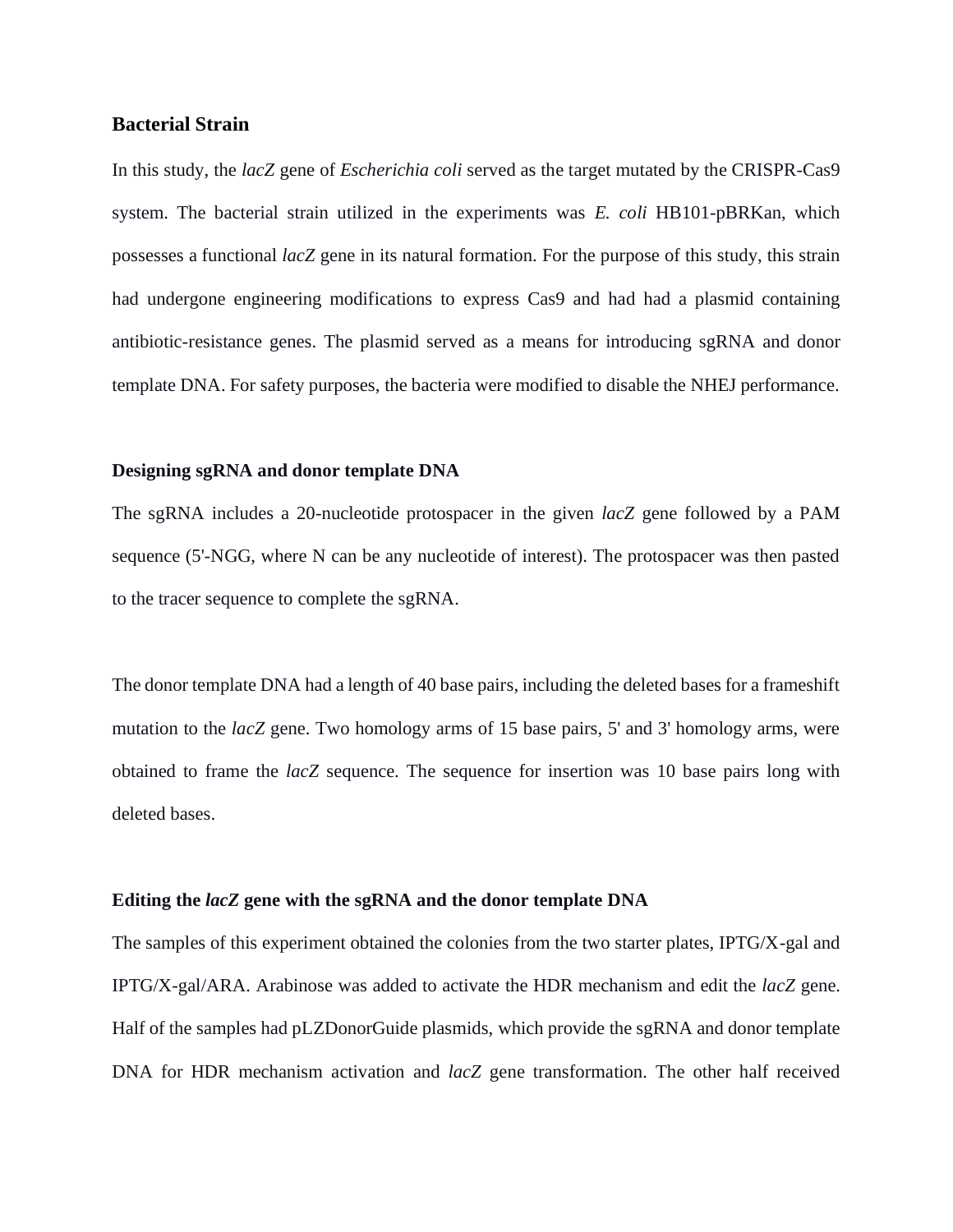pLZDonor plasmids, which only supplied the donor template DNA. The blue-white screening technique was used to confirm the success of *lacZ* editing.

#### **PCR test for confirming DNA modifications**

The samples were tested using multiplex PCR to detect the presence of the target DNA sequence. This test involves simultaneous amplification of several amplicons in one reaction utilizing a unique primer set of each. Most of the PCR tubes obtained one blue colony each from either the IX/ARA plate or the product samples of the previous stage. The remaining also received a white colony each from the latter source. These PCR tubes became the materials for the PCR samples.

Besides the PCR samples receiving the supernatant from their compatible PCR tubes, the two PCR controls were included in this test. The positive PCR control shows the standard of the PCR test and yields amplicons. On the other hand, the negative PCR control can detect reagent contamination or foreign DNA introduction to the samples. It will not yield any amplicons and template or only have one or the other primer (forward/reverse primer).

#### **Gel electrophoresis for visualizing the PCR products**

Since each primer set yields a specific PCR amplicon, these amplicons of the PCR samples can be separated using gel electrophoresis. The produced DNA bands on each PCR sample were compared to the base pair ruler for the size and the PCR controls for the standard and contamination detection.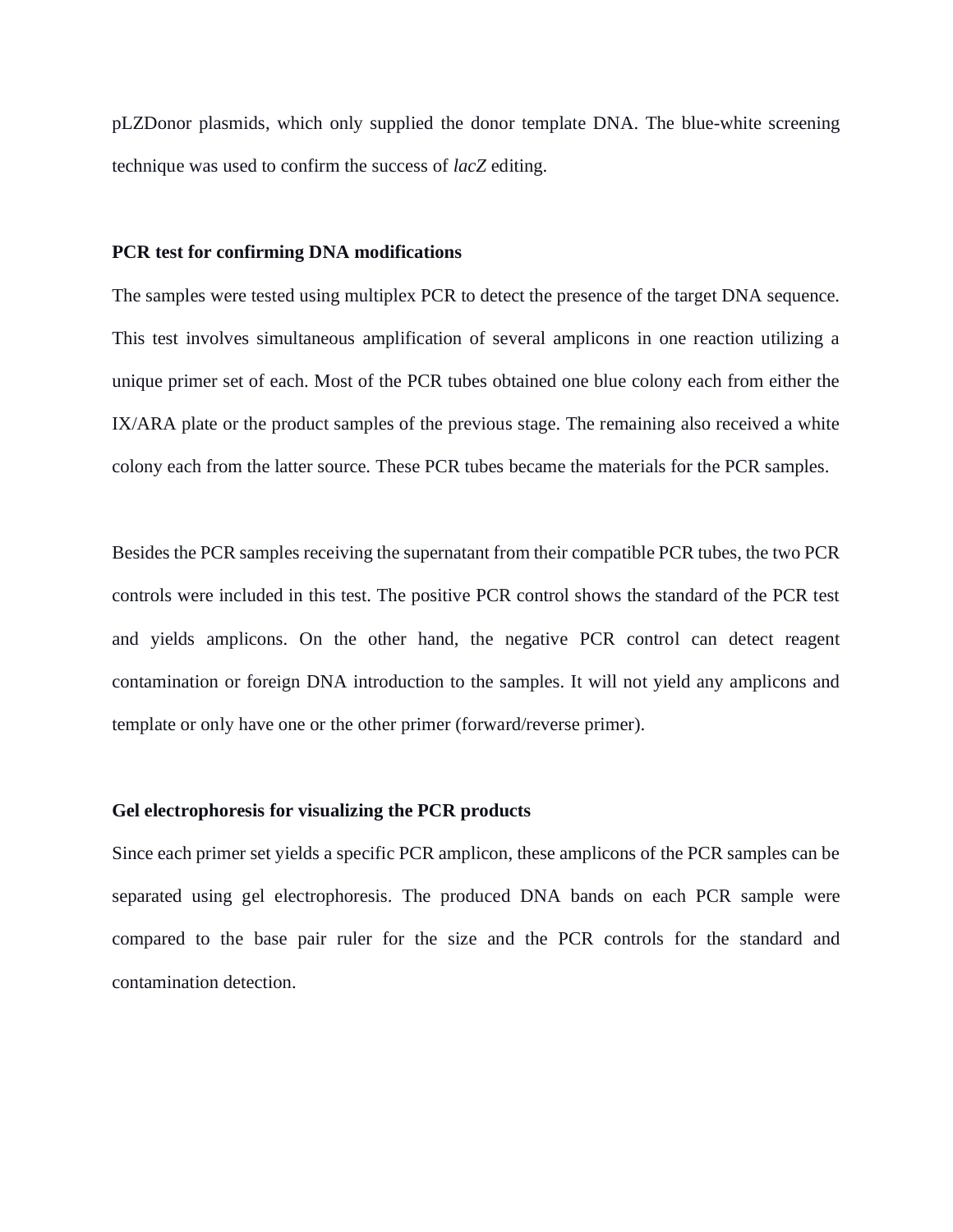#### **III. Results**

The results from the *lacZ* gene transformation show that there was a mix of edited and unedited lacZ genes. The modified *lacZ* gene produced white bacterial colonies, while its unmodified counterpart yielded blue colonies. The amplicon amplification gave more insights in confirming if the DNA was altered. In the multiplex PCR, the disruption of the primer binding sites or the absence of the donor template DNA will inhibit the target PCR sequence from amplification. Each PCR sample yielded specific amplicons by the primer sets. The produced 1,100 bp amplicon signaled the failure of modifying the Cas9 cut site. The yielded 650 bp amplicon showed that the target cut site was repaired using the donor DNA. PCR samples producing 350 bp amplicon were determined to have the chromosomal DNA extracted and a successful PCR test. However, there was no information on whether the *lacZ* gene was edited deduced from this amplicon. The gel electrophoresis helped visualize the PCR products as DNA bands. The band of fluorescent dye indicated that the PCR test was successful. The copied sequence of interest showed up as a single DNA band. If there is more than the desired sequence, the gel will have more than a band.

#### **1. Guide RNA and Donor template DNA design:**

#### a) Single Guide RNA

A sgRNA directs the Cas9 endonuclease enzyme to the DNA of interest. Its guiding region is designed to be complementary to the target DNA sequence, which signals to the Cas9 enzyme the location of cutting sites.

#### *DNA target:*

5'tacaccaacg tgacctatcc cattacggtc aatccgccgt ttgttcccac ggagaatccg 3' 3'atgtggttgc actggatagg gtaatgccag ttaggcggca aacaagggtg cctcttaggc 5'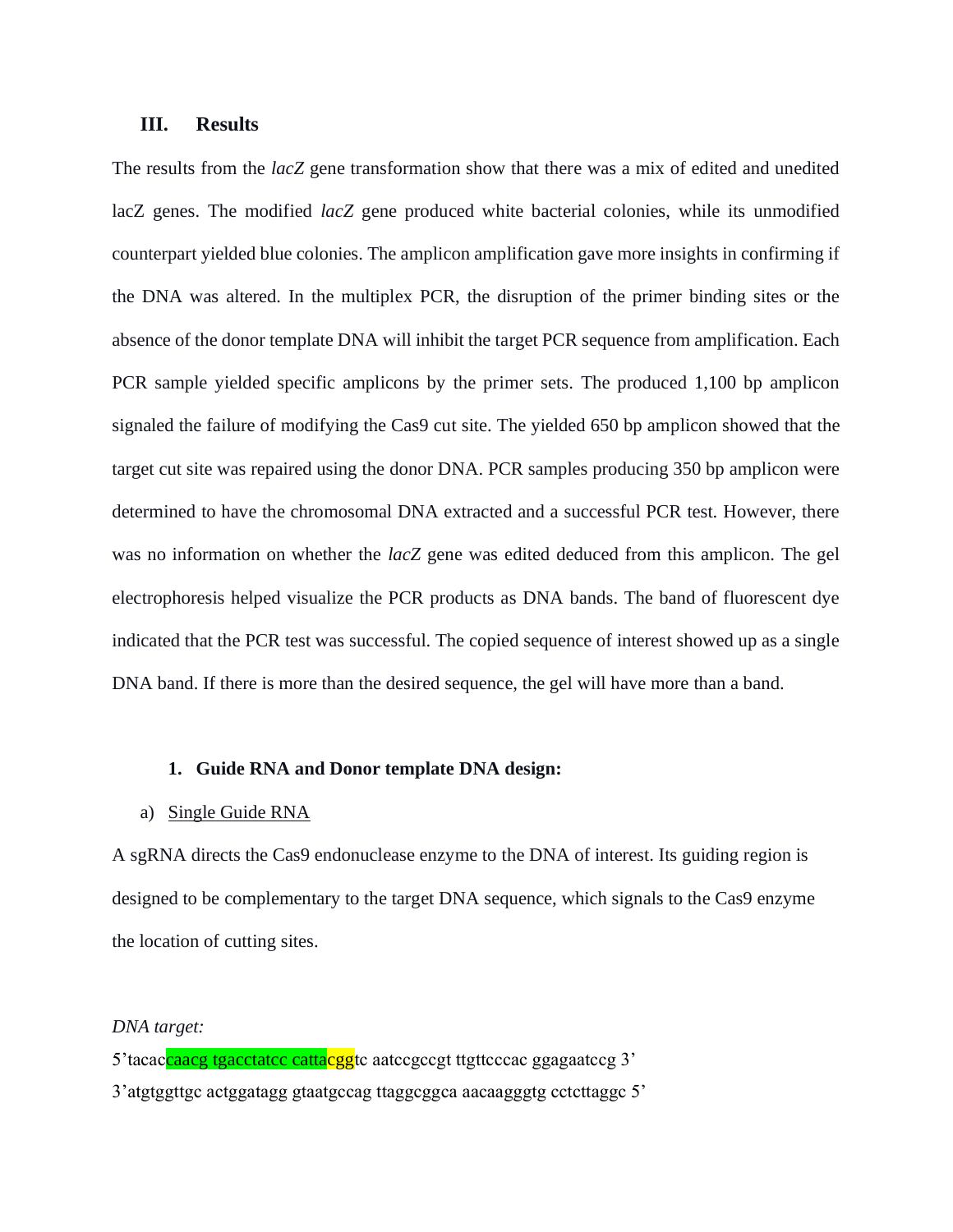*20-nucleotide protospacer:* 3'gttgc actggatagg gtaat 5' 5'caacg tgacctatcc catta 3'

3' guugc acuggauagg guaau 5'

5'caacg ugaccuaucc cauua 3'

# *The designed sgRNA:*

# 5'caacg ugaccuaucc cauua3'5'GUUUUAGAGCUAGAAAUAGC AAGUUAAAAUAAGGCUAGUCCGUUAUCAACUUGAAAAAGUGGCACCGAGUCGGU GCUUUUUU3'

# b) Donor template DNA

*Inserted sequence:* tgcgcccatc

3' |homology arm |

5'tacaccaacg tgacctatcc cattacggtc aatccgccgt ttgttcccac ggagaatccg 3'

5' |homology arm|

3'atgtggttgc actggatagg gtaatgccag ttaggcggca aacaagggtg cctcttaggc 5'

*5' homology arm:* ctatcc cattacggt

*3' homology arm:* tacggtc aatccgcc

(The PAM sequence is colored in yellow, and the target sequence is colored in green.)

# *Donor template:*

Deleted base

ctatcc cattacggt tgcgcccatc tacggtc aatccgcc 5'homology arm inserted gene 3'homology arm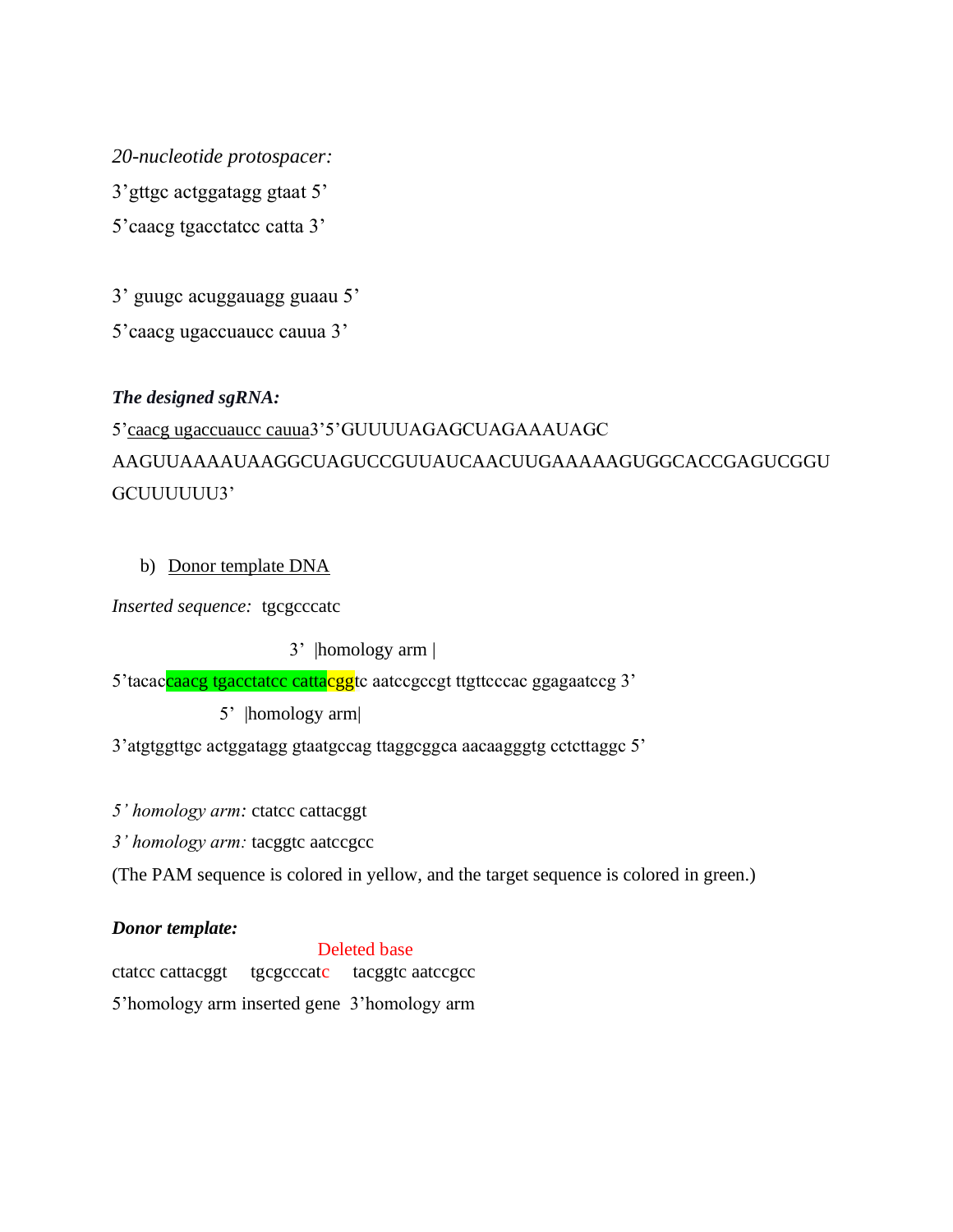## **2. Plate Results**



# **Figure 1**

The above figure presents the visualization for the CRISPR samples A, B, C, and D. The small dots on each plate are the bacterial colonies formed as a result of editing lacZ by using either plZDonor or pLZDonorGuide plasmids for the HDR activation and DNA insertion.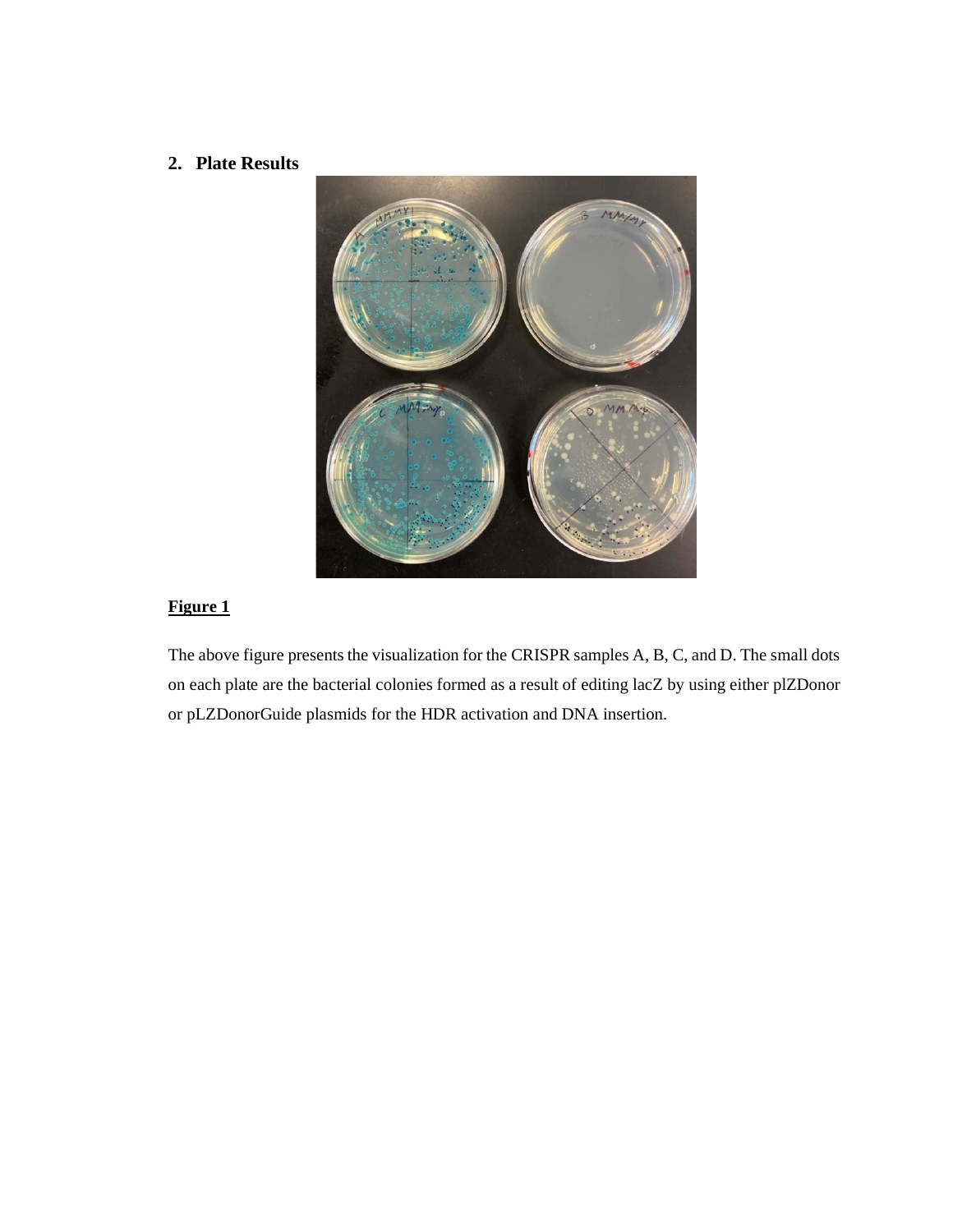| Plate        | Bacteria<br>source | Plasmids      | Cas9   | <b>HDR</b><br>system | sgRNA  | Donor<br>Template<br><b>DNA</b> | Predicted<br>lacZ change  | Color of<br>colonies | Number of<br>colonies |
|--------------|--------------------|---------------|--------|----------------------|--------|---------------------------------|---------------------------|----------------------|-----------------------|
| $\mathbf{A}$ | IX                 | pLZDonor      | $+$    | <b>OFF</b>           |        | $+$                             | Fail to be cut<br>by Cas9 | Blue                 | 160                   |
| B            | IX                 | pLZDonorGuide | $+$    | <b>OFF</b>           | $+$    | $+$                             | Can be cut<br>by Cas9     | N/A                  | N/A                   |
| $\mathbf C$  | IX/ARA             | pLZDonor      | $^{+}$ | ON                   |        | $+$                             | Fail to be cut<br>by Cas9 | Blue                 | 200                   |
| D            | IX/ARA             | pLZDonorGuide | $+$    | <b>ON</b>            | $^{+}$ | $+$                             | Can be cut<br>by Cas9     | White                | 220                   |

**Table 1.** The summary of the results of the CRISPR plates in Figure 1

#### **Table 1**

The above table gives detailed data yielded from the *lacZ* gene transformation. By using different plasmids, sgRNA were supplied, and the HDR system was either activated or deactivated, resulting in a *lacZ* gene change. The color and the number of bacterial colonies were reported to support the visualization shown in Figure 1. If the *lacZ* gene was confirmed to be modified, the bacterial colonies yielded would have a blue color; otherwise, it gave a white color.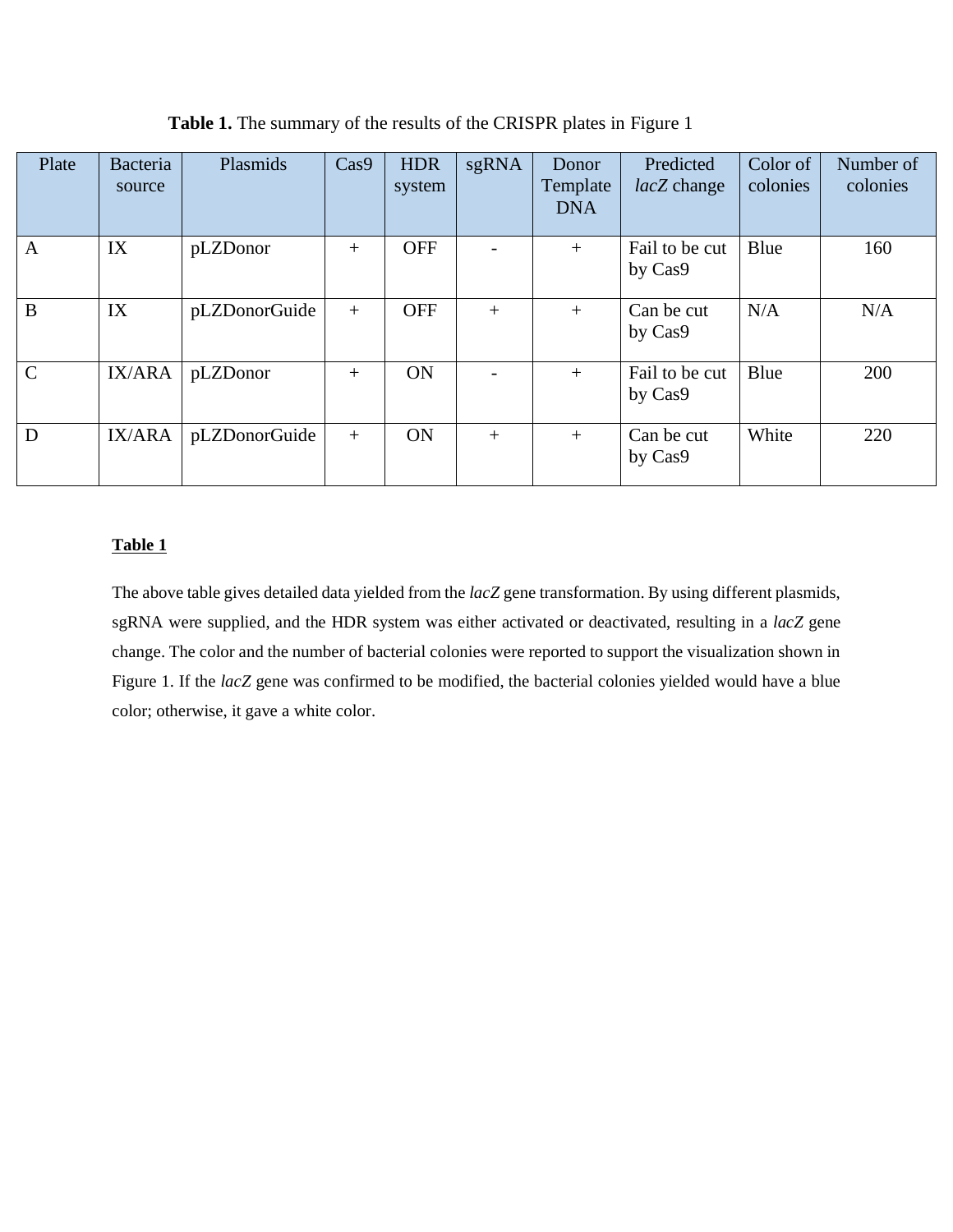## **3. PCR results:**

Figure 2. The visulization of gel electrophoresis for the PCR products. The supporting figure legends were arranged on the right of Figure 2.



| $\Rightarrow$<br>z<br>۰ | L                |
|-------------------------|------------------|
|                         | $\mathbf{1}$     |
|                         | $\sqrt{2}$       |
|                         | $\mathfrak{Z}$   |
|                         | $\overline{4}$   |
|                         | $\mathfrak{S}$   |
|                         | $\sqrt{6}$       |
|                         | $\boldsymbol{7}$ |
|                         | $8\,$            |

| Lane           | Sample                       |
|----------------|------------------------------|
| 1              | Molecular weight ruler (MWR) |
| $\overline{2}$ | Positive PCR control $(+)$   |
| 3              | PCR sample S                 |
| 4              | PCR sample C                 |
| 5              | PCR sample D1                |
| 6              | PCR sample D2                |
| 7              | PCR sample D3                |
| 8              | Negative PCR control (-)     |

#### **Figure 2**

All the PCR samples were put on an agarose gel to be tested by gel electrophoresis. Each PCR sample yielded specific amplicons by the primer sets, which could provide the information about the DNA insertion and the success of the PCR test. The bands on each lane represent the amplicons yielded by each PCR sample. The far-left lane served as standard of size for the bands on the remaining lanes. The specific data can be found in Table 2.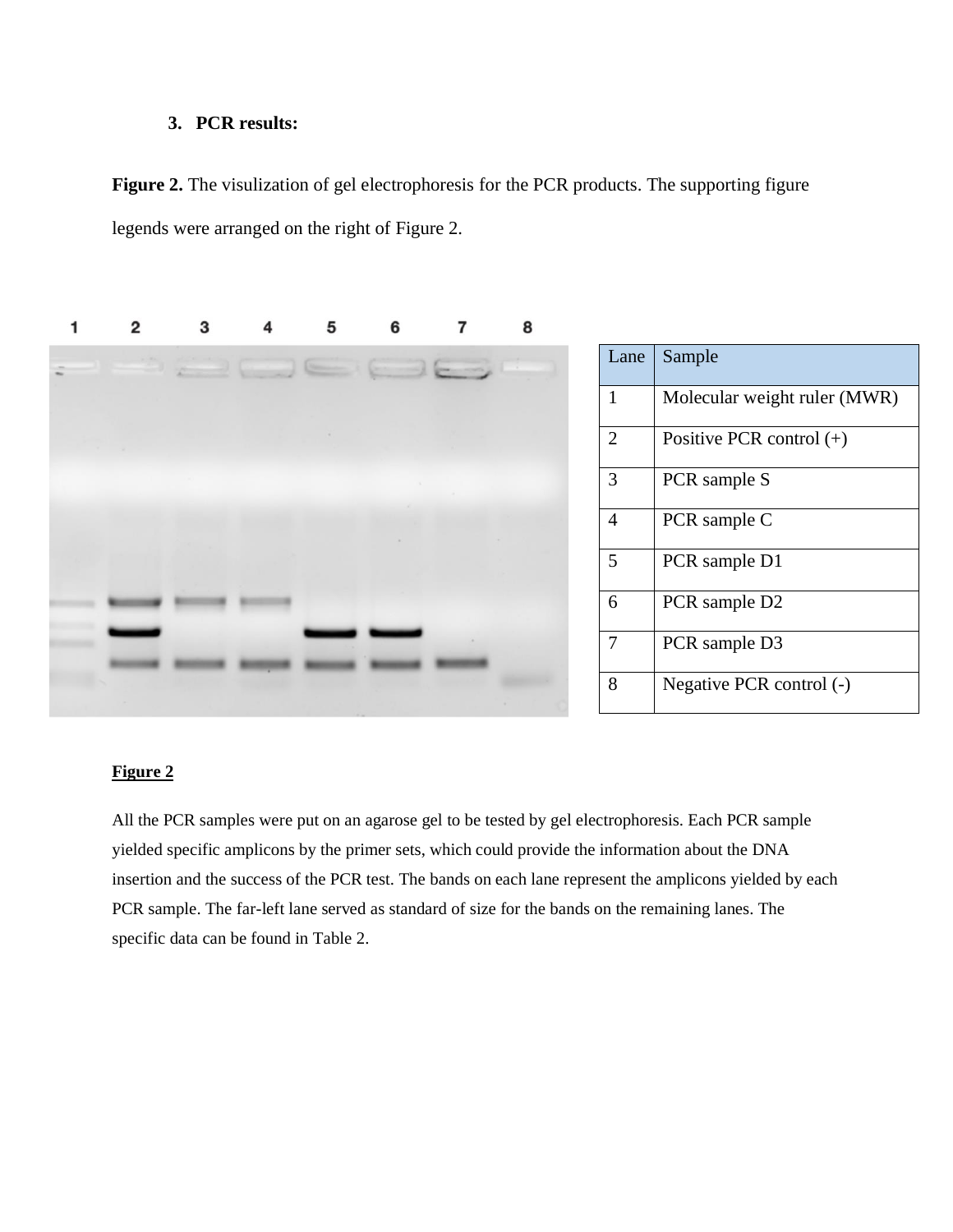| No.            | PCR sample                          |              | $lacZ$ gene  |              |          |
|----------------|-------------------------------------|--------------|--------------|--------------|----------|
|                |                                     | $1,100$ bp   | 650 bp       | 350 bp       | status   |
| $\mathbf{1}$   | <b>MWR</b>                          |              | $\checkmark$ |              | Active   |
| $\overline{2}$ | Positive PCR control<br>$(+)$       |              |              | $\checkmark$ | Active   |
| $\overline{3}$ | PCR sample S                        | $\checkmark$ |              | $\checkmark$ | Active   |
| $\overline{4}$ | PCR sample C                        | $\checkmark$ |              | $\checkmark$ | Active   |
| 5              | PCR sample D1                       |              | $\checkmark$ | $\checkmark$ | Inactive |
| 6              | PCR sample D2                       |              | $\checkmark$ | $\checkmark$ | Inactive |
| $\overline{7}$ | PCR sample D3                       |              |              | $\checkmark$ | N/A      |
| 8              | <b>Negative PCR</b><br>$control(-)$ |              |              |              | Inactive |

**Table 2.** The detailed data for Figure 2.

#### **Table 2**

The above table reports the specific amplicons that each PCR sample produced. From these data, the *lacZ*  gene status can be confirmed as either "active" or "inactive." If there were no data or the amplicons expected were not produced, the *lacZ* gene status would be reported as "N/A."

## **IV. Discussion and Conclusion**

Generally, the findings of the study indicate that the CRISPR-Cas9 system allowed the editing in the *lacZ* gene of *Escherichia coli* with the help of the donor template DNA and sgRNA via the HDR mechanism (Deligianni and Kiamos 2021, 111415). Thus, the hypothesis of the study was proved as correct since the use of sgRNA and donor template DNA via HDR mechanism showed successful transformation in the *lacZ* gene and correct DNA insertion, which were confirmed by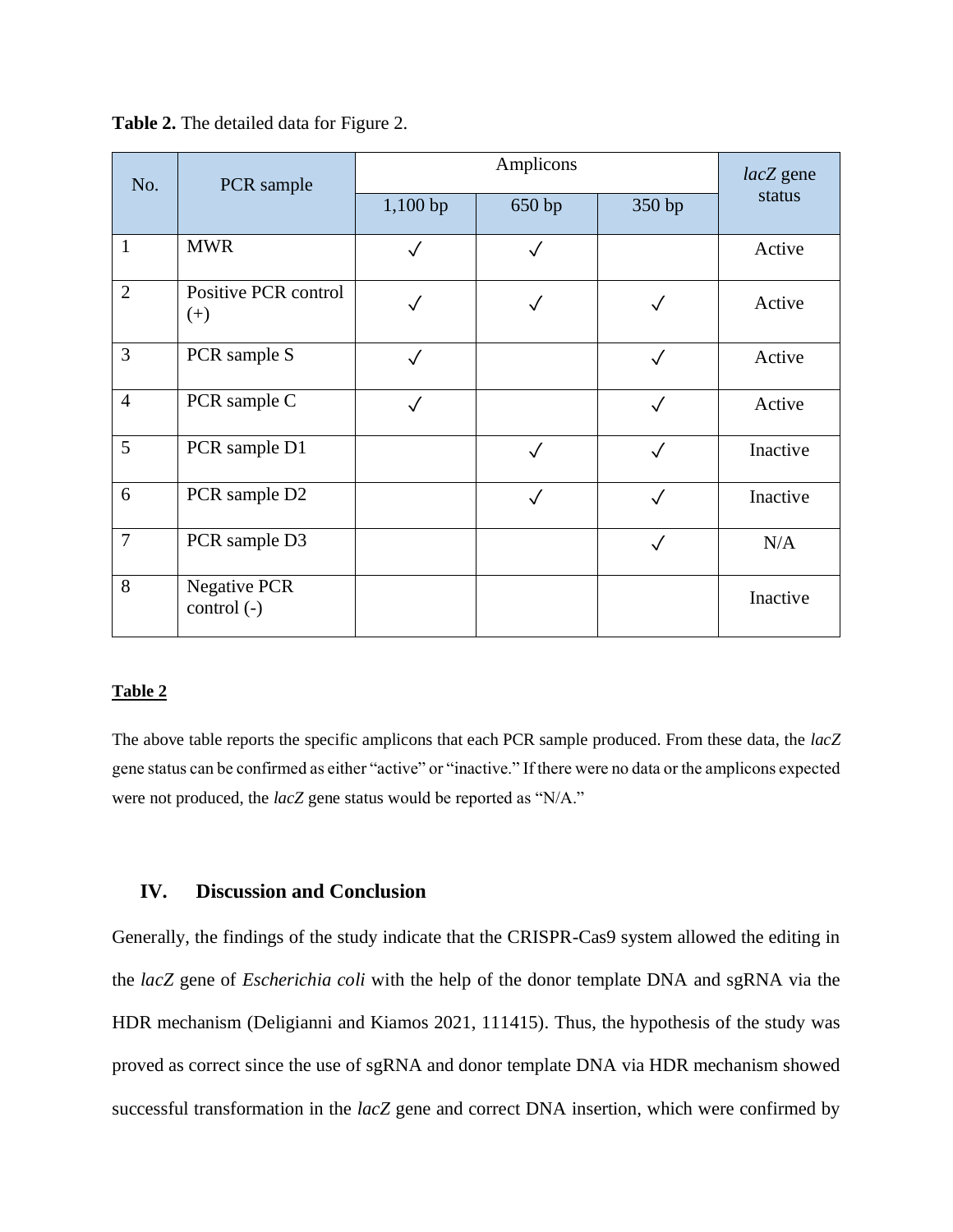the multiplex PCR and visualized by gel electrophoresis. The sgRNA and donor template DNA presented as effective contributors to the gene-editing since the overall results showed that the *lacZ* gene was edited successfully. In the plate results, most of the samples during the usage of sgRNA and donor template DNA showed the expected color of colonies with one exception. This outlier factor affected the data report of the number of colonies since it had no colonies observed. The PCR results pointed out the limitation of the study as one of the PCR samples failed to yield the expected amplicon and present the activity of the *lacZ* gene. All other PCR samples successfully matched the predictions. The hypothesis could also be confirmed by the published result of Jiang et al. (2013, 233–39). This study indicated that the CRISPR-Cas9 system requires the engineering of crRNA (or sgRNA) and the donor template DNA to edit genes and, therefore, serves as a powerful gene-editing tool.

There might have been contamination during the sample preparation or the overall procedure that caused one of the plates to have no colonies shown. The unexpected result in the PCR visualization may be due to human error - there is a possibility that the gel electrophoresis was not handled and processed accurately. While these limitations did not heavily affect the overall outcome of this study, it is crucial to acknowledge these errors and consider better laboratory techniques. The samples could have been prepared better with sterile tools and appropriate reagents to prevent contamination. Also, the handling of gel electrophoresis could have been done with cautious and high precision for recording results.

The scientific community is constantly surprised with new technologies using the geneengineering mechanism. Recent works showed that these technologies are currently utilized in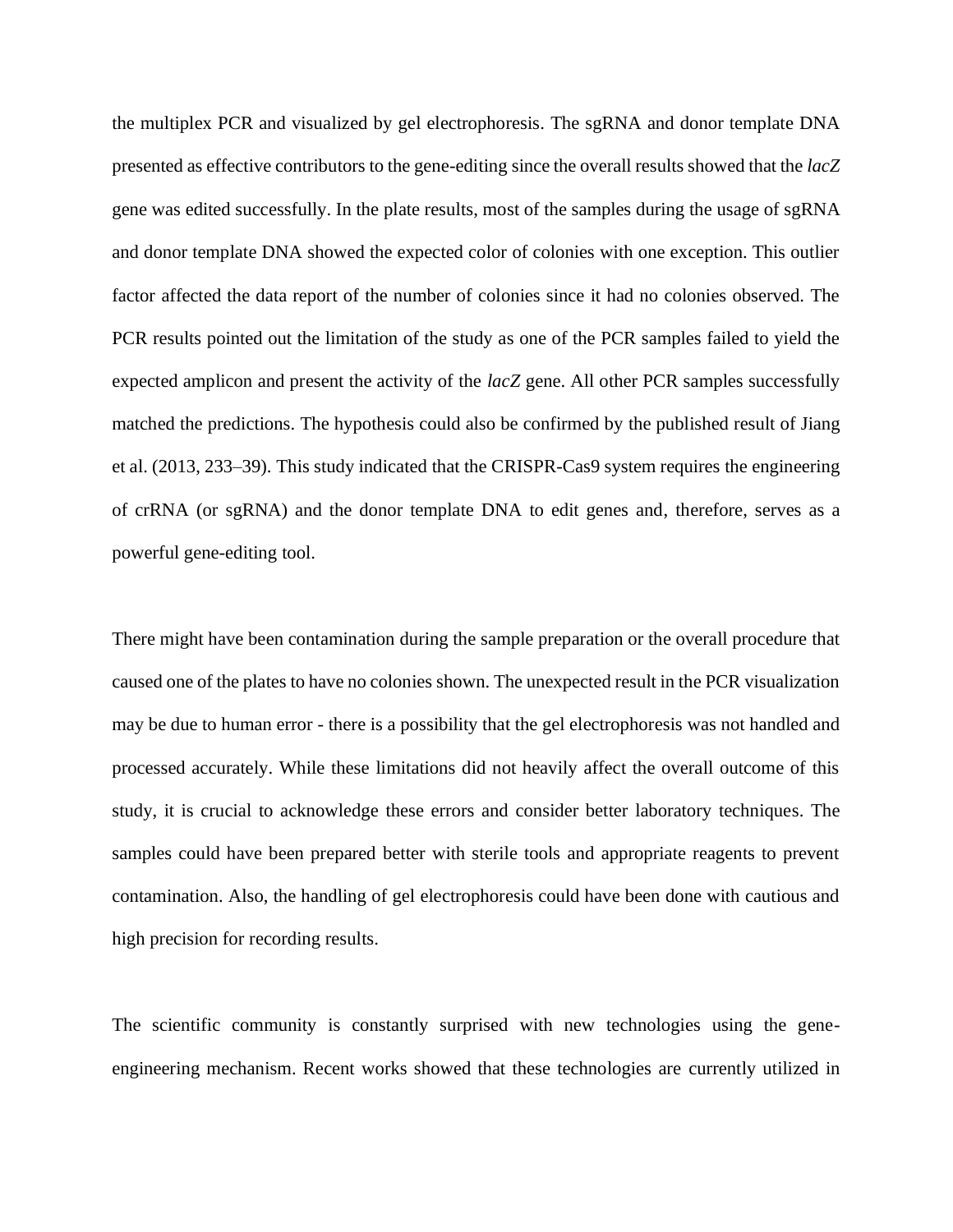high-throughput screening applications and present several potentials (Costa et al. 2004). Among them, the CRISPR-Cas9 system has proved to be one of the most efficient gene-editing tools with such simplicity and versatility. Researchers believe that it may have several advancements, which expose its potential to the fullest.

## **V. References**

- Behan, Fiona M., Francesco Iorio, Gabriele Picco, Emanuel Goncalves, Charlotte M. Beaver, Giorgia Migliardi, and Rita Santos. 2019. "Prioritization of Cancer Therapeutic Targets using CRISPR-Cas9 Screens." *Nature* 568:511+. [https://link.gale.com/apps/doc/A583521446/AONE?u=connc\\_main&sid=](https://link.gale.com/apps/doc/A583521446/AONE?u=connc_main&sid=bookmark-AONE&xid=cf755d4e) [bookmark-AONE&xid=cf755d4e.](https://link.gale.com/apps/doc/A583521446/AONE?u=connc_main&sid=bookmark-AONE&xid=cf755d4e)
- Carroll, D. 2017. "Genome Editing: Past, Present, and Future." *The Yale Journal of Biology and Medicine* 90 (4): 653-659. doi:yjbm904653 [pii].
- Costa, J. R., B. E. Bejcek, J. E. McGee, A. I. Fogel, K. R. Brimacombe, and R. Ketteler. 2004. "Genome Editing using Engineered Nucleases and their use in Genomic Screening." In *Assay Guidance Manual*, edited by S. Markossian, A. Grossman, K. Brimacombe, M. Arkin, D. Auld, C. P. Austin, J. Baell, et al. Bethesda (MD): Eli Lilly & Company and the National Center for Advancing Translational Sciences. doi:NBK464635.
- Deligianni, Elena and Inga Siden Kiamos. 2021. "Gene Editing in Plasmodium Berghei made Easy: Development of a CRISPR/Cas9 Protocol using Linear Donor Template and Ribozymes for sgRNA Generation." *Molecular and Biochemical Parasitology* 246: 111415. [https://doi.org/10.1016/j.molbiopara.2021.111415.](https://doi.org/10.1016/j.molbiopara.2021.111415)
- Demirci, S., A. Leonard, J. J. Haro-Mora, N. Uchida, and J. F. Tisdale. 2019. "CRISPR/Cas9 for Sickle Cell Disease: Applications, Future Possibilities, and Challenges." *Advances in Experimental Medicine and Biology* 1144: 37-52. doi:10.1007/5584\_2018\_331.
- Jiang, W., D. Bikard, D. Cox, F. Zhang, and L. A. Marraffini. 2013. "RNA-Guided Editing of Bacterial Genomes using CRISPR-Cas Systems." *Nature Biotechnology* 31 (3): 233-239. doi:10.1038/nbt.2508.
- Juers, D. H., B. W. Matthews, and R. E. Huber. 2012. "LacZ Β-Galactosidase: Structure and Function of an Enzyme of Historical and Molecular Biological Importance." *Protein Science: A Publication of the Protein Society* 21 (12): 1792-1807. doi:10.1002/pro.2165.
- Marangi, M. and G. Pistritto. 2018. "Innovative Therapeutic Strategies for Cystic Fibrosis: Moving Forward to CRISPR Technique." *Frontiers in Pharmacology* 9: 396. doi:10.3389/fphar.2018.00396.